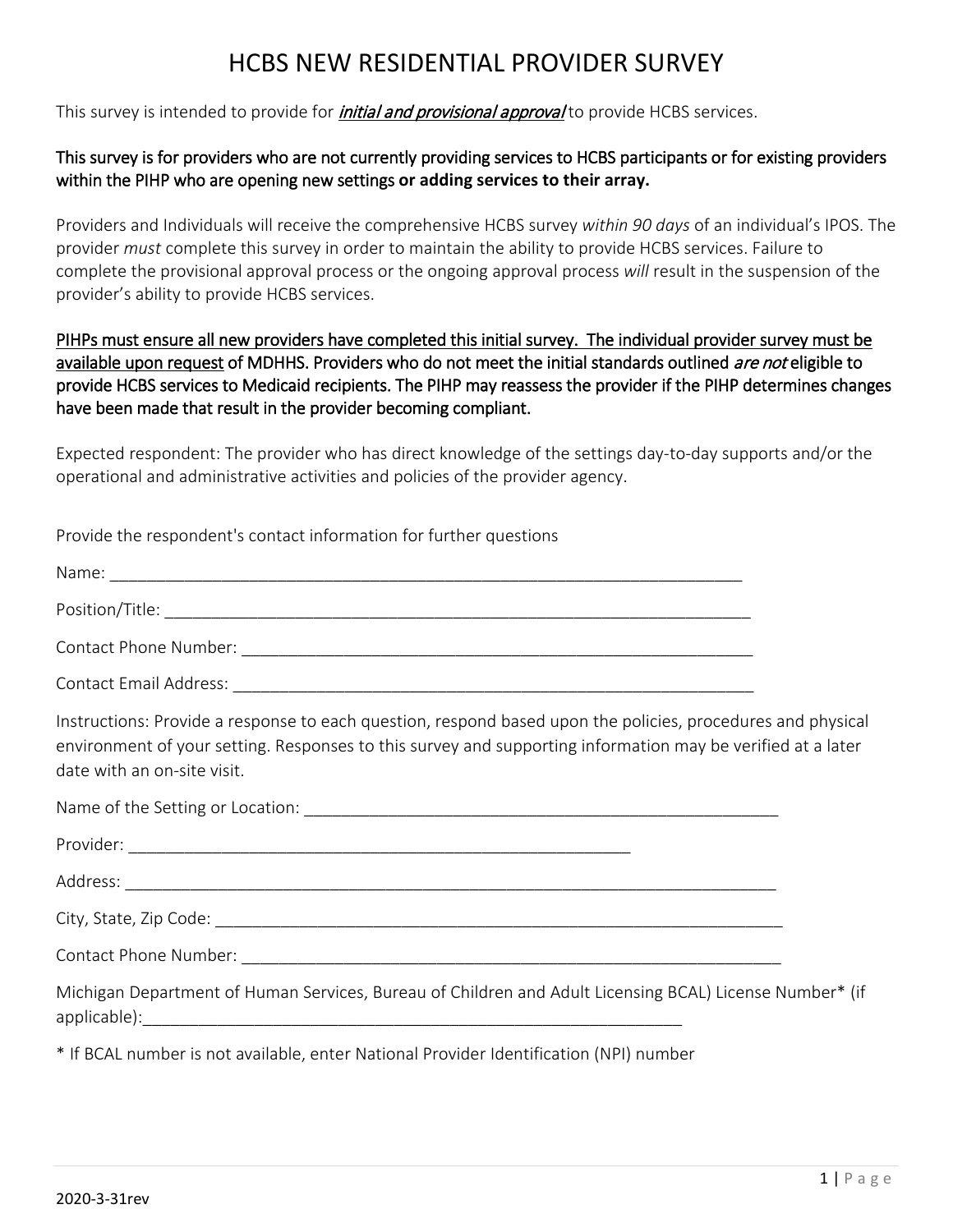### Section 1: Provider Background of Residential Living Supports

Type of Residence (see definitions below)

Specialized residential home: "Specialized program" means a program of services or treatment provided in an adult foster care facility licensed under this act that is designed to meet the unique programmatic needs of the residents of that home as set forth in the assessment plan for each resident and for which the facility receives special compensation." (Adult Foster Care Facility Licensing Act 218 of 1979 as Amended, Section 400.707)

Living in a private residence: that is owned by the Prepaid Inpatient Health Plan (PIHP), Community Mental Health Service Program (CMHSP), alone or with spouse or non-relative

Adult Foster Care home: "Adult foster care facility" means a governmental or nongovernmental establishment that provides foster care to adults. Subject to section 26a(1), adult foster care facility includes facilities and foster care family homes for adults who are aged, mentally ill, developmentally disabled, or physically disabled who require supervision (2) on an ongoing basis but who do not require continuous nursing care." (Adult Foster Care Facility Licensing Act 218 of 1979 as Amended, Section 400.703)

#### Definitions:

Intermediate Care Facilities for Individuals with Intellectual Disabilities (ICFs/IID): An institution for individuals with intellectual disabilities or other related conditions, according to Federal regulations at 42 CFR 435.1009, is defined as an institution (or distinct part of an institution) that: (a) is primarily for the diagnosis, treatment, or rehabilitation for individuals with intellectual disabilities; And (b) Provides, in a protected residential setting, ongoing evaluation, planning, 24-hour supervision, coordination, and integration for health or rehabilitative services to help individuals function at their greatest ability. [Source: CMS, "Backgrounds and Milestones: Intermediate Care Facilities for Individuals with Intellectual Disabilities (ICFs/IID)"]

Institution for Mental Disease (IMD): The term "institution for mental diseases" means a hospital, nursing facility, or other institution of more than 16 beds, that is primarily engaged in providing diagnosis, treatment, or care of persons with mental diseases, including medical attention, nursing care, and related services. [Source: Social Security Act, Sec. 1905. [42 U.S.C. 1396d]

Child Caring Institution (CCI): Child caring institution' means a child care facility which is organized for the purpose of receiving minor children for care, maintenance, and supervision, usually on a 24-hour basis, in buildings maintained by the institution for that purpose, and operates throughout the year. An educational program may be provided, but the educational program shall not be the primary purpose of the facility. Child caring institution also includes institutions for intellectually and/or developmentally delayed or emotionally disturbed minor children. Child caring organization does not include a hospital, nursing home, or home for the aged.

### Section 2: Physical Location and Operations of Service Providers

A. Is the setting separate from, outside of the building, and off the grounds of a hospital, nursing home, Intermediate Care Facility for Individuals with Intellectual Disabilities (ICF/IID), or Institute for Mental Disease (IMD)? See definitions below.

Yes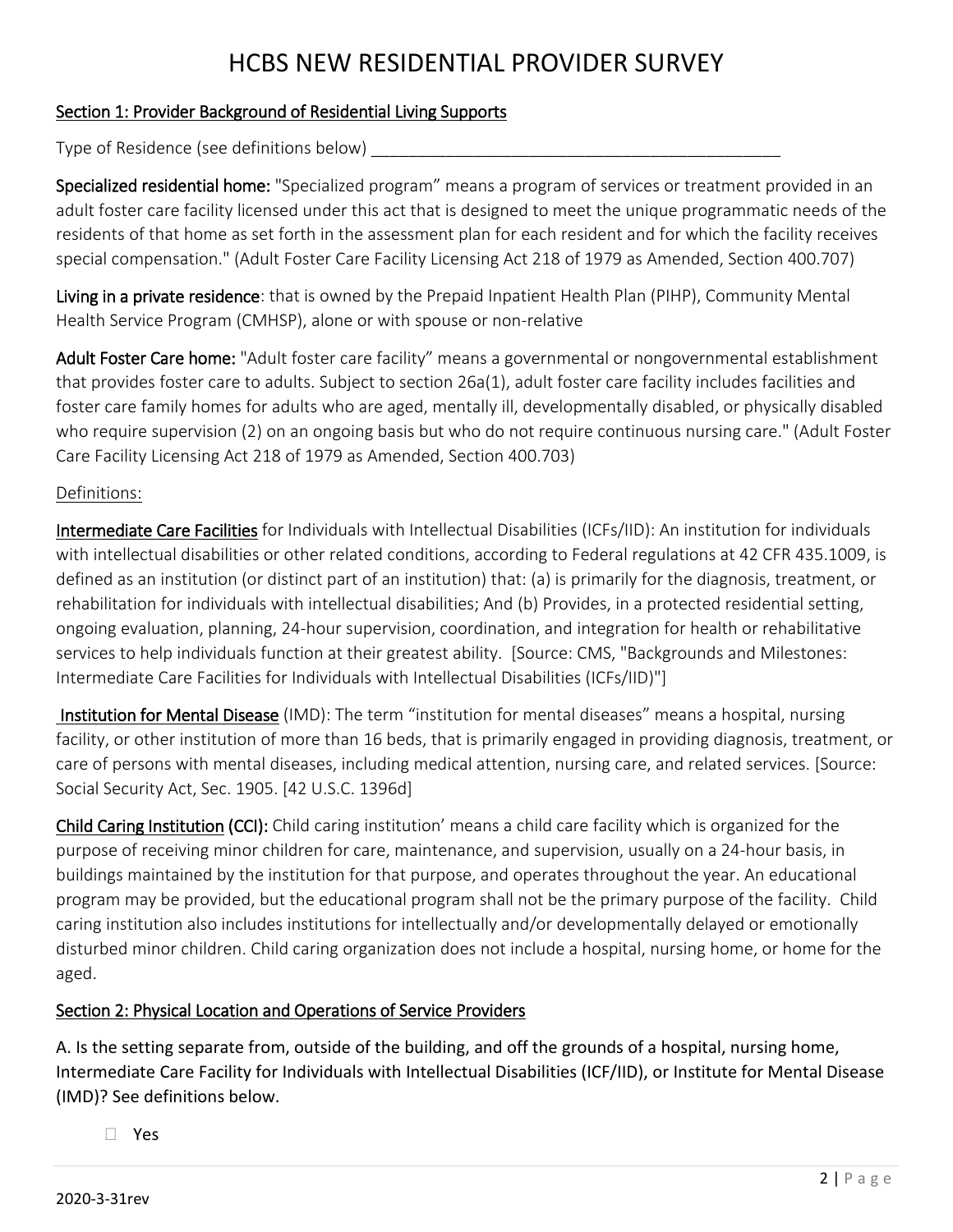#### $\Box$  No

This requirement can be met through the use of mapping software such as google maps to verify the setting is not on the grounds of an institution. This would need to be documented with the documentation available for review on request.

B. Will residents receive services and supports within the community rather than bringing these services and supports to the setting?

- Yes
- $\Box$  No

This requirement can be met through the submission of the settings policy to support and encourage individual's rights to choose providers in the greater community. This would need to be documented with the documentation available for review on request.

C. Is the residence located outside of a building and off the campus of an education program, school or child caring institution?

- Yes
- $\Box$  No

 $\overline{a}$ 

This requirement can be met through the use of mapping software such as google maps to verify the setting is not on the grounds of an institution. This would need to be documented with the documentation available for review on request.

Note: If the response to any of these questions is "No" you're setting may require Heightened Scrutiny and is *not* eligible for provisional approval.

#### Section for PIHP representative:

The Centers for Medicare and Medicaid have identified that the following settings are considered not to be Home and Community Based;

- Nursing facilities,
- Institution for Mental Disease
- Intermediate Care Facilities
- Hospitals,
- Other locations that have the qualities of an institutional setting as determined by the Secretary of HHS

#### **Has the PIHP or CMHSP reviewed the physical location of the setting?**

- Yes
- $\Box$  No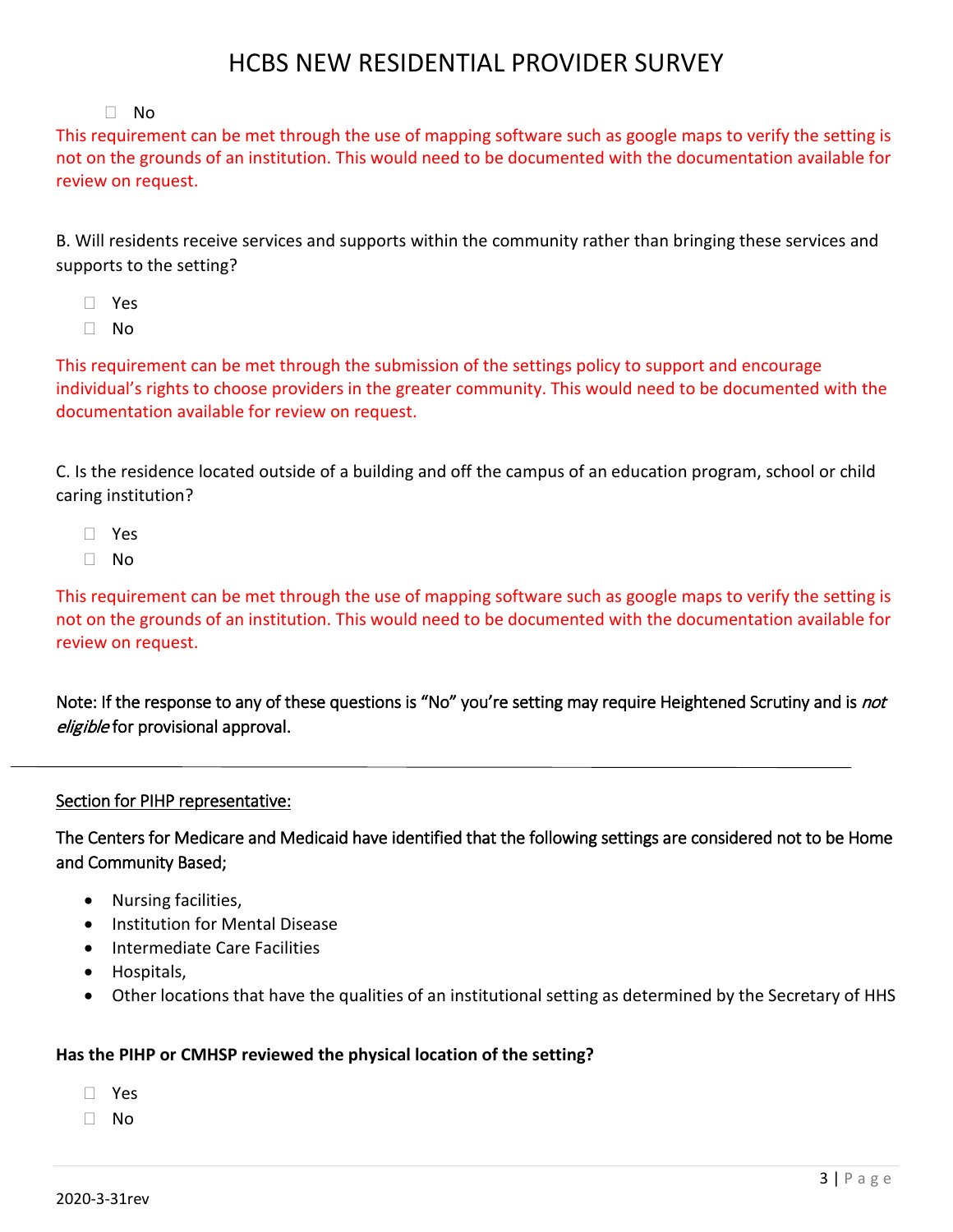This requirement can be met through the use of mapping software. Any concerns identified can be addressed through the submission of photographs from provider to the PIHP representative. This would need to be documented with the documentation available for review on request.

## **Does the PIHP/ CMHSP attest that the setting is not institutional in nature and does not appear to be isolating**

- Yes
- $\Box$  No

Note: If the PIHP representative believes the setting may be isolating or has the qualities of an institution provisional approval should not be granted and a comprehensive survey should be administered.

This requirement can be met through the use of mapping software. Any concerns identified can be addressed through the submission of photographs from provider to the PIHP representative. This would need to be documented with the documentation available for review on request.

This document is intended to assist new providers (those not currently providing services to HCBS participants) who have received *provisional* approval in assessment of their level of compliance with the HCBS rule. If you do not have policies and procedures as identified below you are advised that they are *required* in order to receive your first annual approval to provide HCBS services. Providers and participants will be surveyed 90 days from the individuals IPOS and the surveys will fully assess compliance at that time

## Section 1: Community Integration of Residential Setting

- $\Box$  Individuals live and/or receive services and supports in a setting where there is regular (more than once per week) opportunity for contact with people not receiving services
- $\Box$  The residence allows friends and family to visit without rules on hours or times

### **Section 2: Individual Rights within Residential Setting**

- $\Box$  Each individual will have a lease or residential care agreement for the residential setting
- $\Box$  The lease will explain how a discharge happens and what to do
- $\Box$  Individuals are provided with information on how to request new housing
- $\Box$  Information about filing a complaint is posted in a way individuals can understand and use
- $\Box$  Individuals will receive information regarding who to call to file an anonymous complaint
- *Policies in place* require that the staff talk about individuals' personal issues in private only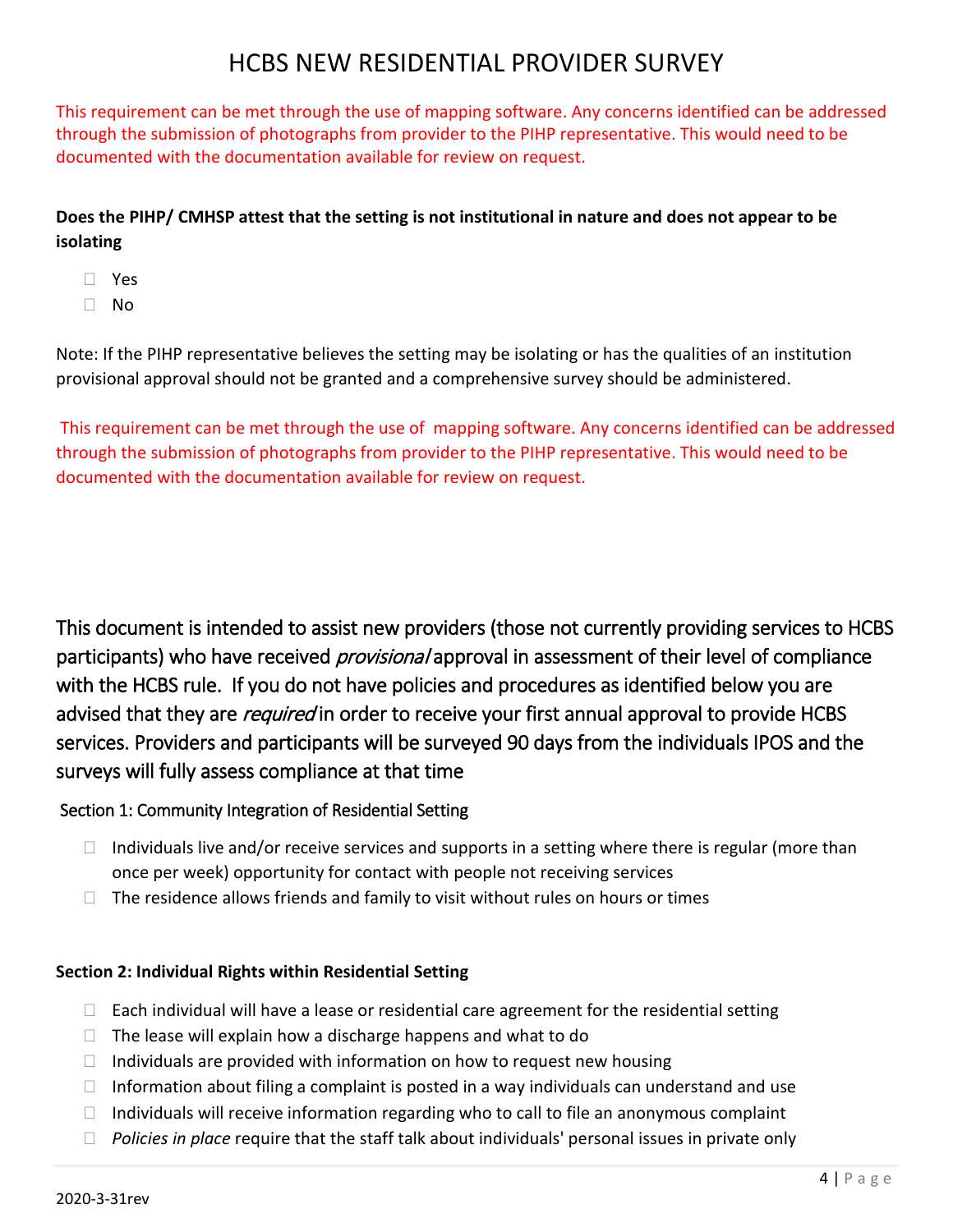- *Policies are in place* to ensure individuals have access to their personal funds
- *Policies are in place* to ensure individuals have control over their personal funds
- $\Box$  Individuals have a place to store and secure their belongings away from others
- $\Box$  Do individuals pick the agency who provides their residential services and supports?
- $\Box$  Do individuals pick the direct support workers (direct care workers) who provide their services and supports?
- $\Box$  Individuals can change their services and supports as they wish

### **Section 3: Individual Experience within Residential Setting (Part A)**

- $\Box$  Individuals have the option of having their own bedroom if consistent with their resources
- $\Box$  Individual can pick their roommate(s)
- $\Box$  Individuals can close and lock their bedroom door
- $\Box$  Individuals can close and lock their bathroom door
- *Policies are in place* to ensure staff ask before entering individuals' living areas (bedroom, bathroom)
- *Policies are in place* to ensure individuals choose what they eat
- *Policies are in place* to ensure individuals choose to eat alone or with others
- *Policies are in place* to ensure individuals have access to food at any time
- *Policies are in place* to ensure individuals can choose what clothes to wear
- *Policies are in place* to ensure individuals have access to a communication device
- *Policies are in place* to ensure individuals use the communication device in a private place
- $\Box$  The inside of the residence is free from cameras, visual monitors, or audio monitors
- $\Box$  Policies ensure if an individual needs help with personal care, the individual receives this support in privacy
- $\Box$  Policies ensure individuals (with or without support) arrange and control their personal schedule of daily appointments and activities (e.g. personal care, events, etc.)

#### **Section 4: Individual Experience within Residential Setting (Part B**)

- *Policies are in place* to ensure individuals have full access to the Kitchen
- *Policies are in place* to ensure individuals access the kitchen at any time
- *Policies are in place* to ensure individuals have full access to the dining area
- *Policies are in place* to ensure individuals have access the dining area at any time
- *Policies are in place* to ensure individuals have full access to the laundry area
- *Policies are in place* to ensure individuals have full access to the comfortable seating area
- *Policies are in place* to ensure individuals have access to the comfortable seating area at any time
- *Policies are in place* to ensure individuals have full access to the bathroom
- $\Box$  Individuals can access the bathroom at any time
- *Policies are in place* ensure there is space within the home for individuals to meet with visitors and have private conversations
- *Policies are in place* ensure individuals choose to come and go from the home when they want
- *Policies are in place* ensure individuals move inside and outside the home when they want?
- $\Box$  The home is physically accessible to all individuals
- *Policies are in place* ensure individuals can reach and use the home's appliances as they need?